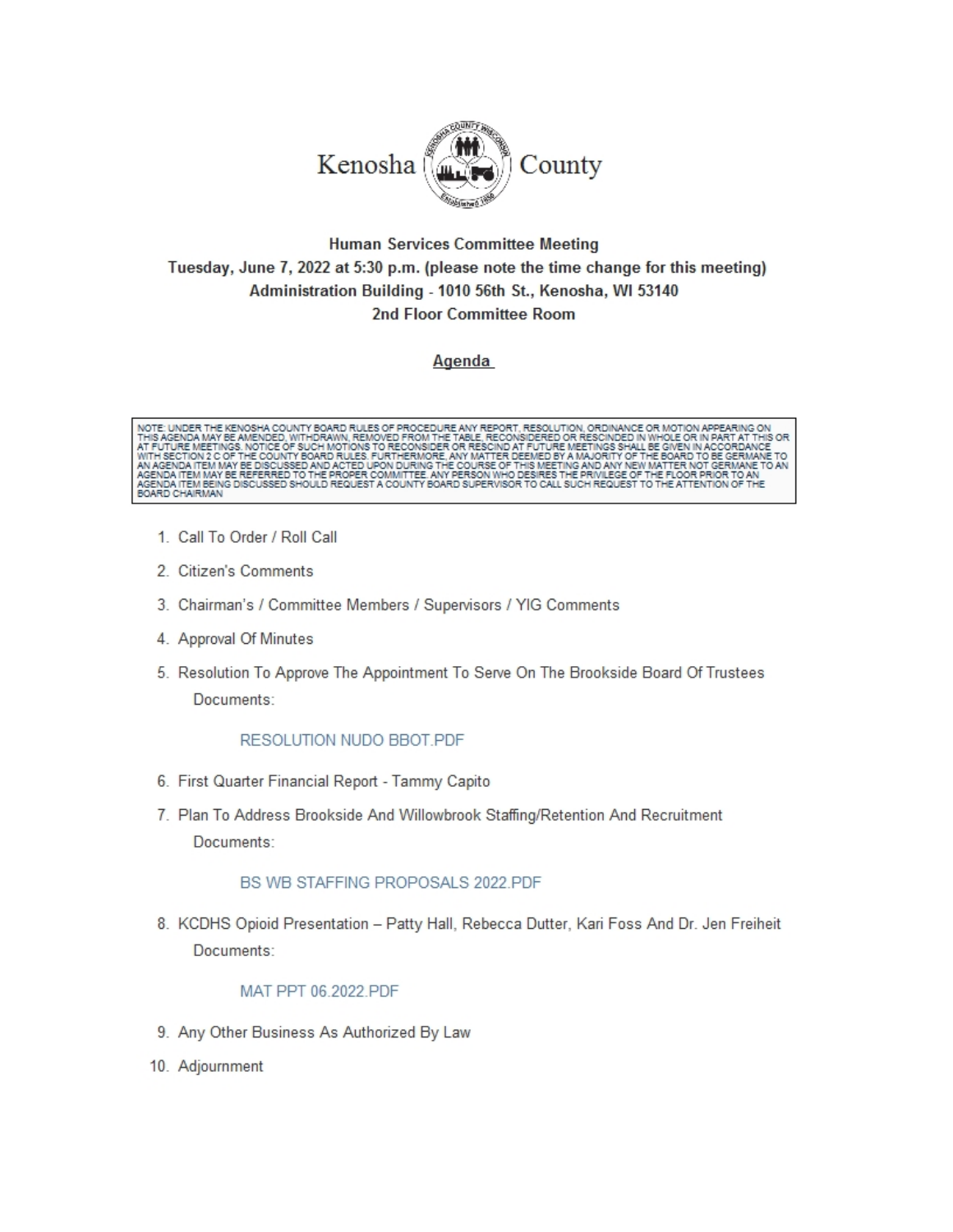#### **KENOSHA COUNT BOARD OF SUPERVISORS**

RESOLUTION NO.

| Subject:<br>Resolution to approve the appointment of Chairman Gabe Nudo to the<br><b>Brookside Board of Trustees</b> |                                        |  |  |  |  |  |  |
|----------------------------------------------------------------------------------------------------------------------|----------------------------------------|--|--|--|--|--|--|
| Corrected $\Box$<br>Original <b>図</b>                                                                                | 2nd Correction $\Box$<br>Resubmitted I |  |  |  |  |  |  |
| Date Submitted:                                                                                                      | Date Resubmitted:                      |  |  |  |  |  |  |
| Submitted By:<br><b>Human Services Committee</b>                                                                     |                                        |  |  |  |  |  |  |
| Fiscal Note Attached $\square$                                                                                       | Legal Note Attached O                  |  |  |  |  |  |  |
| Prepared By:<br>John T. Jansen                                                                                       | Signature:                             |  |  |  |  |  |  |

WHEREAS, pursuant to County Executive Appointment 2022/23-1, the County Executive has appointed Chairman Gabe Nudo to serve on the Brookside Board of Trustees and:

WHEREAS, the Human Services Committee has reviewed the request of the County Executive for confirmation of this appointment and is recommending to the County Board the approval of this appointment,

NOW, THEREFORE, BE IT RESOLVED that the Kenosha County Board of Supervisors confirms the appointment of Chairman Gabe Nudo to the Brookside Board of Trustees. This appointment shall be effective immediately and continue until the 2nd Day of January 2023, or until a successor is appointed by the County Executive and confirmed by the Kenosha County Board of Supervisors. Chairman Nudo will serve without pay and will be succeeding former Supervisor David Celebre.

| <b>HUMAN SERVICES COMMITTEE:</b> | Aye | Nay | Abstain | <b>Excused</b> |
|----------------------------------|-----|-----|---------|----------------|
|                                  |     |     |         |                |
| Amanda Nedweski, Chairman        |     |     |         |                |
| Tim Stocker, Vice Chairman       |     |     |         |                |
| Dave Geertsen                    |     |     |         |                |
|                                  |     |     |         |                |
| <b>Jeff Gentz</b>                |     |     |         |                |
| <b>Ed Kubicki</b>                |     |     |         |                |
|                                  |     |     |         |                |
| <b>Zach Stock</b>                |     |     |         |                |
| <b>Monica Yuhas</b>              |     |     |         |                |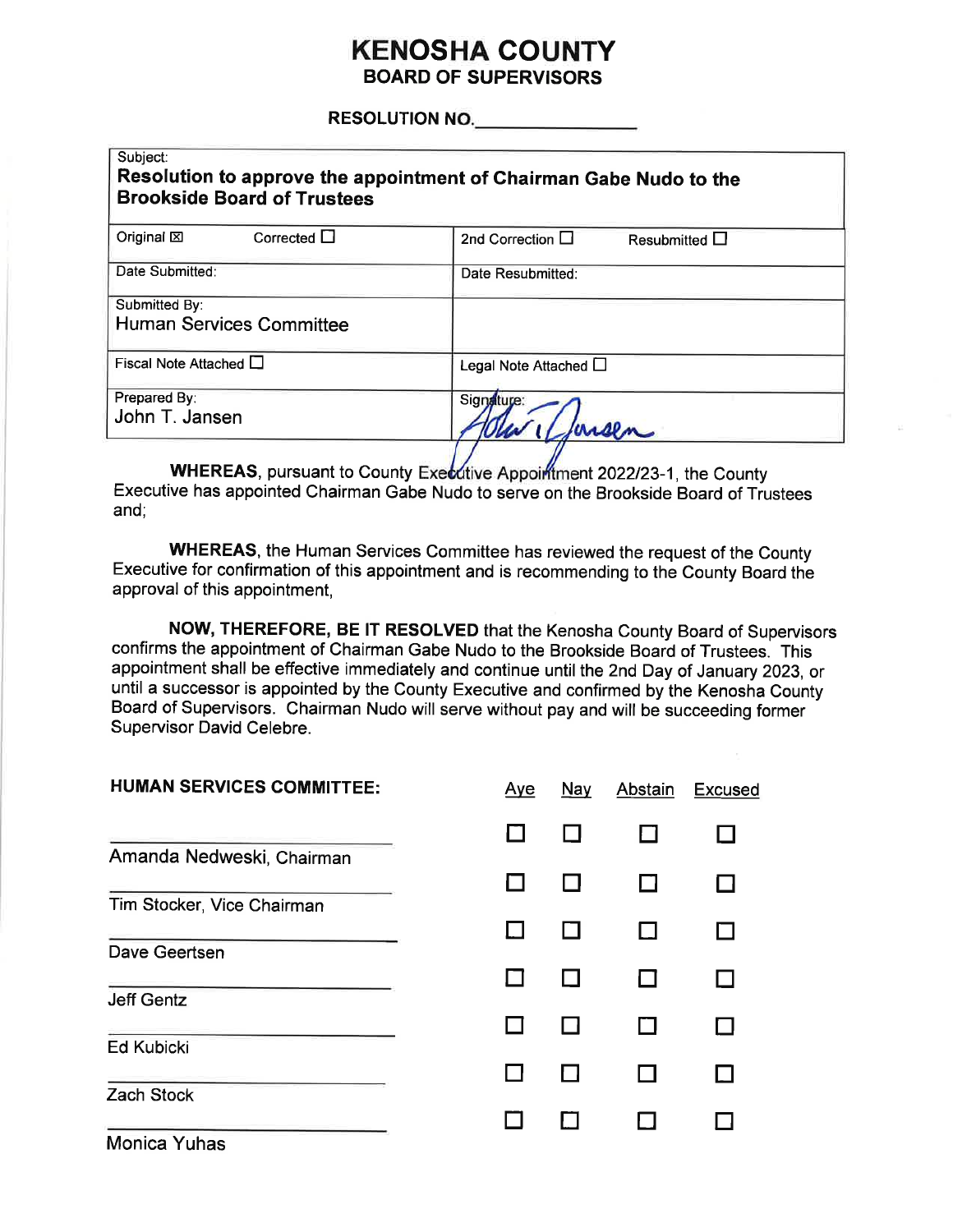

**COUNTY OF KENOSHA** 

**OFFICE OF THE COUNTY EXECUTIVE** Samantha Kerkman, County Executive

 $1010 - 56$ <sup>th</sup> Street, Third Floor Kenosha, Wisconsin 53 140 (262) 6s3-2600

#### ADMINISTRATIVE PROPOSAL

#### **COUNTY EXECUTIVE APPOINTMENT 2022/23-1**

#### RE: BROOKSIDE BOARD OF TRUSTEES

#### TO THE HONORABLE KENOSHA COUNTY BOARD OF SUPERVISORS

Placing special trust in his judgment and based upon his qualifrcations, I hereby submit to the Honorable Kenosha County Board of Supervisors for its review and approval the name of

> Chairman Gabe Nudo Kenosha, WI 53142

to serve on the Brookside Board of Trustees beginning immediately upon confirmation of the County Board and continuing until the  $2<sup>nd</sup>$  day of January, 2023 or until a successor is appointed by the County Executive and confirmed by the Kenosha County Board of Supervisors.

Chairman Nudo will serve without pay.

Chairman Nudo will be succeeding former Supervisor David Celebre.

Respectfully submitted this  $12<sup>th</sup>$  day of May 2022.

Kerkman

Samantha Kerkman Kenosha County Executive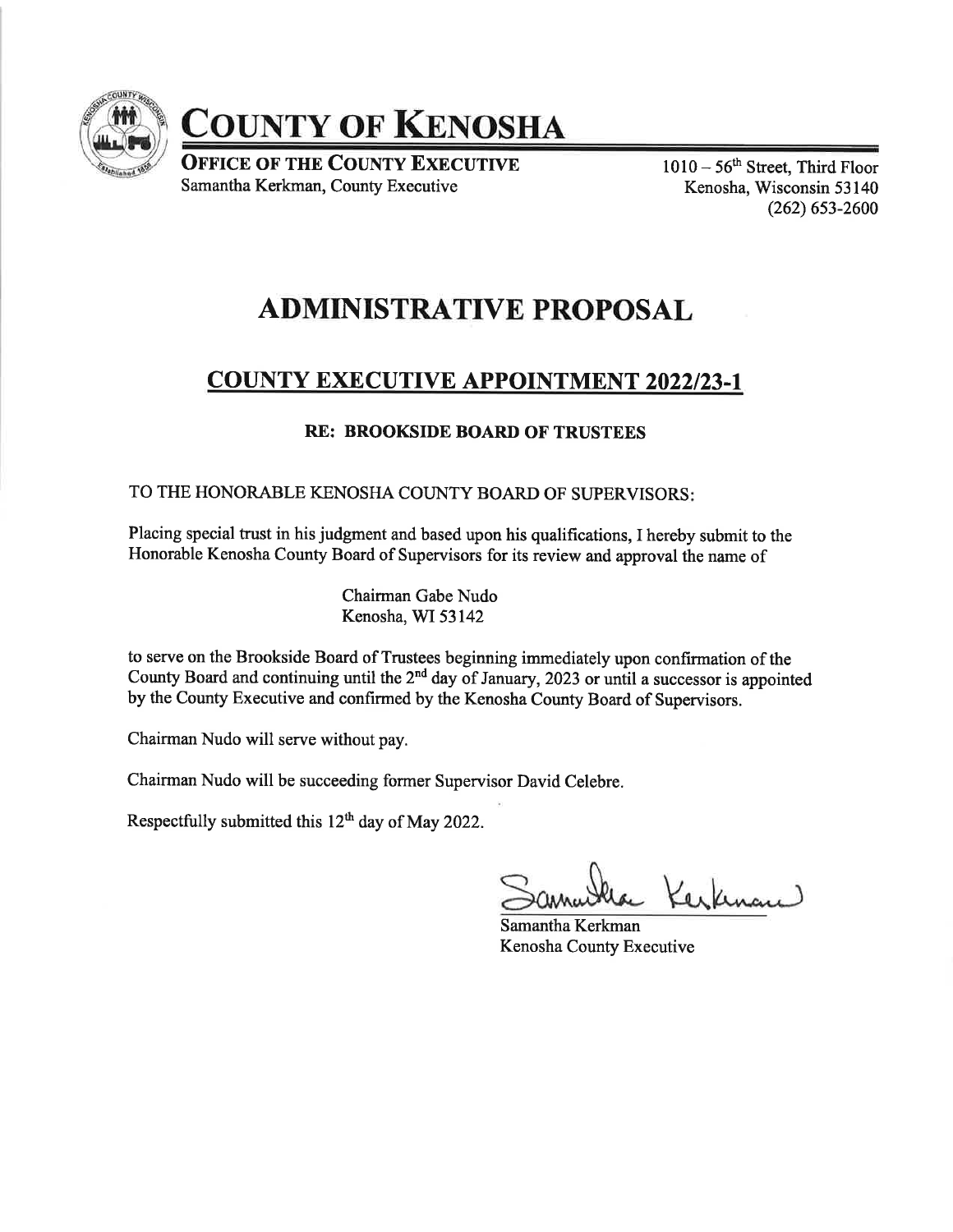#### COUNTY OF KENOSHA OFFICE OF THE COUNTY EXECUTIVE SAMANTHA KERKMAN

#### APPOINTMENT PROFILE KENOSHA COUNTY COMMISSIONS, COMMITTEES & BOARDS

(Please type or print)

Information marked with an \* will be redacted before this form is publicly posted.

|          | Name: GABRIELE                          |                             | $N$ <i>H</i> $D$ $O$                                                                                                                                                       |
|----------|-----------------------------------------|-----------------------------|----------------------------------------------------------------------------------------------------------------------------------------------------------------------------|
|          | First                                   | Middle Initial (optional)   | Last                                                                                                                                                                       |
|          | *Residence Address:                     |                             |                                                                                                                                                                            |
|          | Occupation: $RETIRED$<br>Company        |                             | Title                                                                                                                                                                      |
|          | *Business Address:                      |                             |                                                                                                                                                                            |
|          | *Telephone Number: Residence            |                             | *Business                                                                                                                                                                  |
|          | *Daytime Telephone Number:              |                             |                                                                                                                                                                            |
|          |                                         |                             | *Email Address: gabernudo @ KENOSHA COUNTY, ORG                                                                                                                            |
|          |                                         |                             | Name of the Commission, Committee or Board for which you are applying:                                                                                                     |
|          |                                         | BROOKSIDE BOARD OF TRUSTEES |                                                                                                                                                                            |
|          | needed, please attach a separate sheet. |                             | Personal Statement: Please indicate why you believe you would be a valuable addition to<br>the Commission, Committee or Board for which you are applying. If more space is |
|          |                                         |                             |                                                                                                                                                                            |
|          |                                         |                             | Previously served on this committee out                                                                                                                                    |
| $w$ i fh |                                         |                             | regard to this committee                                                                                                                                                   |
|          |                                         |                             |                                                                                                                                                                            |
|          |                                         |                             |                                                                                                                                                                            |
|          |                                         |                             |                                                                                                                                                                            |
|          |                                         |                             |                                                                                                                                                                            |
|          |                                         |                             |                                                                                                                                                                            |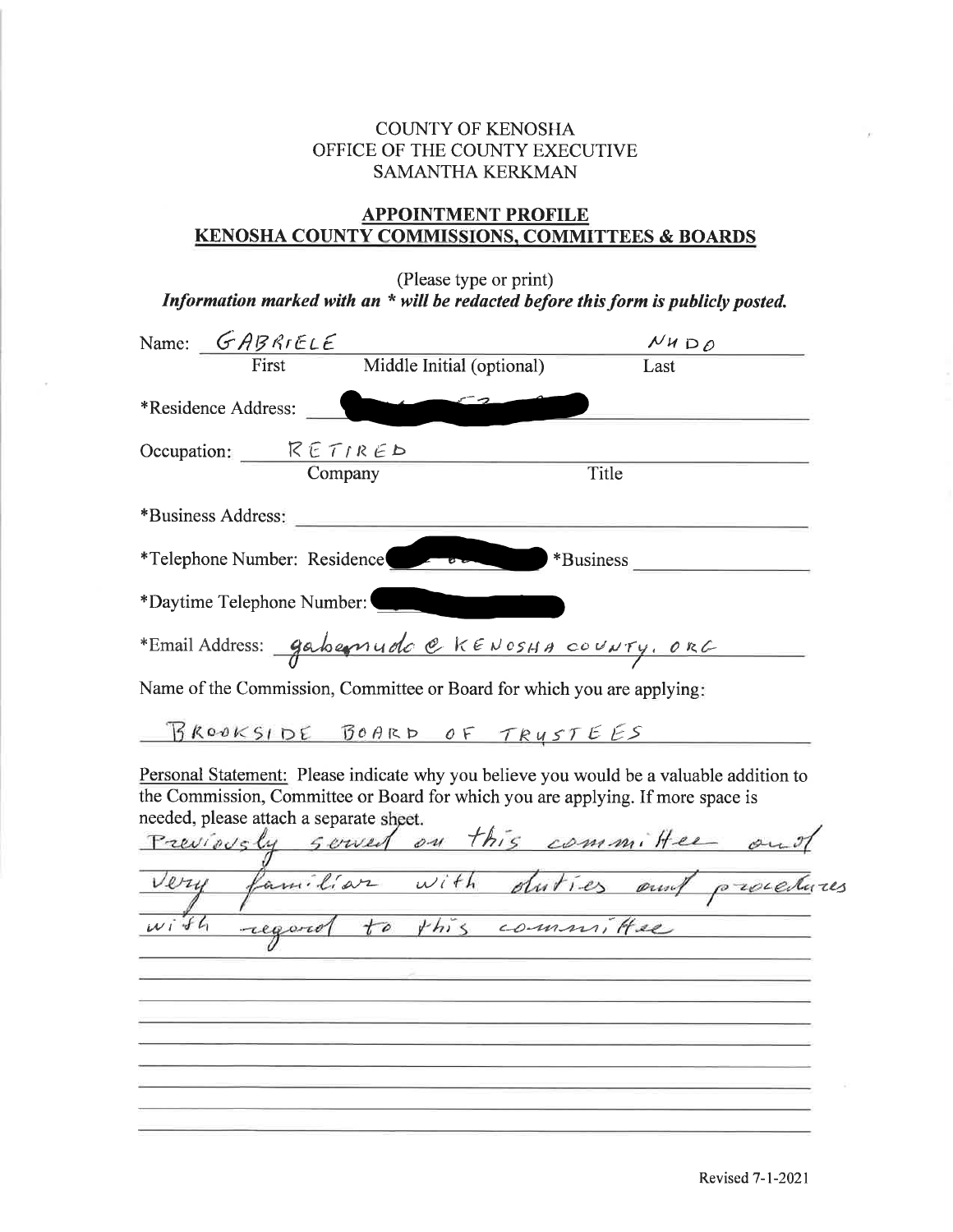Kenosha County Commissions, Committees & Boards Appointment Profile - Page 2

Additional Information:

Nominee's Supervisory District:

Special Interests: Indicate organizations or activities in which you have a special interest but may not have been actively involved.

Do you or have you done business with any part of Kenosha County Government in the past 5 years? Yes ( ) No ( $\sqrt{ }$  If yes, please attach a detailed explanation.

Affiliations: List affiliations in all service groups, public service organizations, social or charitable groups, labor, business or professional organization, and indicate if it was a board or staff affiliation.

Governmental Services: List services with any governmental umt. \* term as

 $c$  hairman of Leylislative committee-presently: Conflict Of Interest: It would be inappropriate for you, as a current or prospective  $\mathcal{B}_{\ell}$  and  $\ell$  is a remain A-\ appointee, to have a member of your immediate family directly involved with any action that may come under the inquiry or advice of the appointed board, commission, or committee. A committee member declared in conflict would be prohibited from voting on any motion where "direct involvement" had been declared and may result in embarrassment to you and/or Kenosha County.

**Signature of Nominee** 

 $-1/-22$ 

Date

Please Return To

Kenosha County Executive <sup>1010</sup>- 56th Street Kenosha, WI 53140 Email: County.Executive@kenoshacounty.org  $o_{\text{max}}$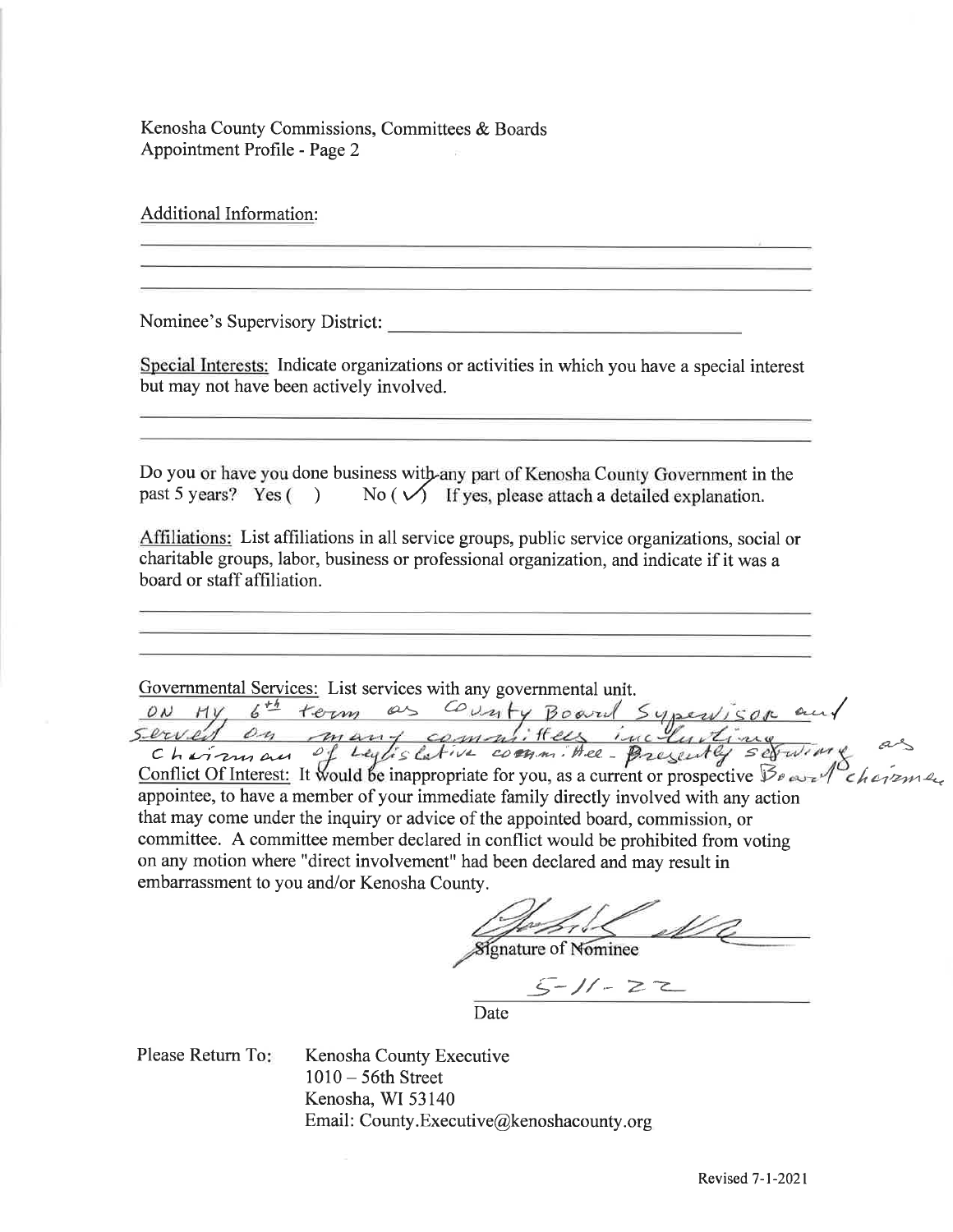Willowbrook Assisted Living Staffing Proposal Estimated Cost over 5.20.22 PR July - December 2022

|                                                                                                                 | Amount | 6 Months  |
|-----------------------------------------------------------------------------------------------------------------|--------|-----------|
| <b>Wages</b>                                                                                                    |        |           |
| RA's at \$15.22/hr or above, to be move to \$17.03/hr                                                           | 1.81   | 1,601.60  |
| RA's less than \$15.21/hr, employed longer than one year, to be moved to \$15.22/hr                             | 1.81   | 1,981.53  |
| CNA's at \$17.10/hr or above, to be move to \$19.13/hr                                                          | 2.03   |           |
| CNA's less than \$17.09/hr, employed longer than one year, to be moved to \$17.10/hr                            | 2.03   | 6,291.87  |
| <b>Shift Differentials</b>                                                                                      |        |           |
| 2nd Shift Increase RA's/CNA's from 30 cents to 75 cents                                                         | 0.45   | 1,404.00  |
| 3rd Shift Increase RA's from 50 cents to one dollar                                                             | 0.50   | 520.00    |
| <b>Weekend Premiums</b>                                                                                         |        |           |
| Any RA below \$17.03/hr will receive \$17.03/hr if a non-regularly scheduled weekend shift is picked up         | 3.63   | 755.04    |
| Any RA at \$17.03/hr will receive an additional \$2/hr if a non-regularly scheduled weekend shift is picked up  | 2.00   | 416.00    |
| Any CNA below \$19.13/hr will receive \$19.13/hr if a non-regularly scheduled weekend shift is picked up        | 4.07   | 846.56    |
| Any CNA at \$19.13/hr will receive an additional \$2/hr if a non-regularly scheduled weekend shift is picked up | 2.00   | 416.00    |
| <b>Bonuses</b>                                                                                                  |        |           |
| If CNA is hired at a 32 or 40 FTE, current employee will receive \$500 after 6 months                           | 500.00 |           |
| If CNA is hired at a 32 or 40 FTE, new employee \$250 after 6 months                                            | 250.00 |           |
| If CNA is hired at a 24 FTE, current employee will receive \$400 after 6 months                                 | 400.00 |           |
| If CNA is hired at a 24 FTE, new employee \$200 after 6 months                                                  | 200.00 |           |
| Willowbrook Estimated Cost over 5.20.22 PR for 6 months                                                         |        | 10,649.47 |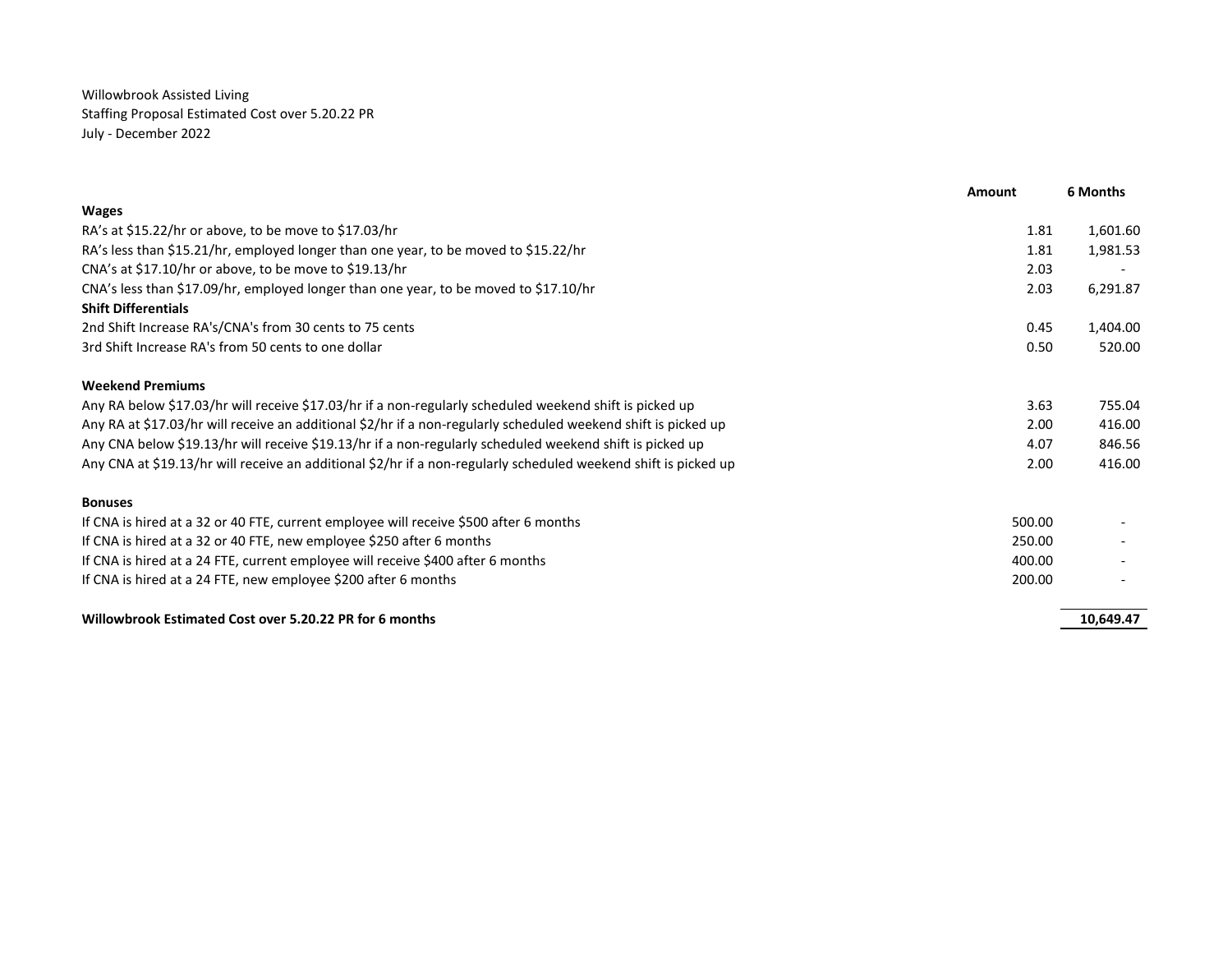#### Brookside Care Center

Staffing Proposal Estimated Cost over Budget (Does not include funding defunded CNA positions) July - December 2022

|                                                                                                                                    | <b>Amount</b> | 6 Months   |
|------------------------------------------------------------------------------------------------------------------------------------|---------------|------------|
| <b>Wages</b>                                                                                                                       |               |            |
| CNA's at \$17.10/hr or above, to be move to \$19.13/hr                                                                             |               | 20,779.20  |
| CNA's less than \$17.09/hr, employed longer than one year, to be moved to \$17.10/hr                                               |               | 62,252.48  |
| <b>Shift Differentials</b>                                                                                                         |               |            |
| 2nd Shift Increase LPN's and CNA's from 30 cents to 75 cents                                                                       | 0.45          | 17,877.60  |
| 3rd Shift Increase LPN's from 50 cents to one dollar                                                                               | 0.50          | 2,184.00   |
| <b>Weekend Premiums</b>                                                                                                            |               |            |
| Any CNA below \$19.13/hr will receive \$19.13/hr if a non-regularly scheduled weekend shift is picked up                           | 4.07          | 15,238.08  |
| Any CNA at \$19.13/hr will receive an additional \$2/hr if a non-regularly scheduled weekend shift is picked up                    | 2.00          | 2,496.00   |
| 38 CNAs scheduled each day not including rehab building (1/3 = 12.54, so assumption 18 shifts below \$19.13 and 6 shift at \$19.13 | 12.54         |            |
| <b>Bonuses</b>                                                                                                                     |               |            |
| If CNA is hired at a 32 or 40 FTE, current employee will receive \$500 after 6 months                                              | 500.00        |            |
| If CNA is hired at a 32 or 40 FTE, new employee \$250 after 6 months                                                               | 250.00        |            |
| If CNA is hired at a 24 FTE, current employee will receive \$400 after 6 months                                                    | 400.00        |            |
| If CNA is hired at a 24 FTE, new employee \$200 after 6 months                                                                     | 200.00        |            |
| <b>Brookside Estimated Cost over Budget for 6 months</b>                                                                           |               | 120,827.36 |

\*Assumes all new hires start at \$15.06 and not funding defunded positions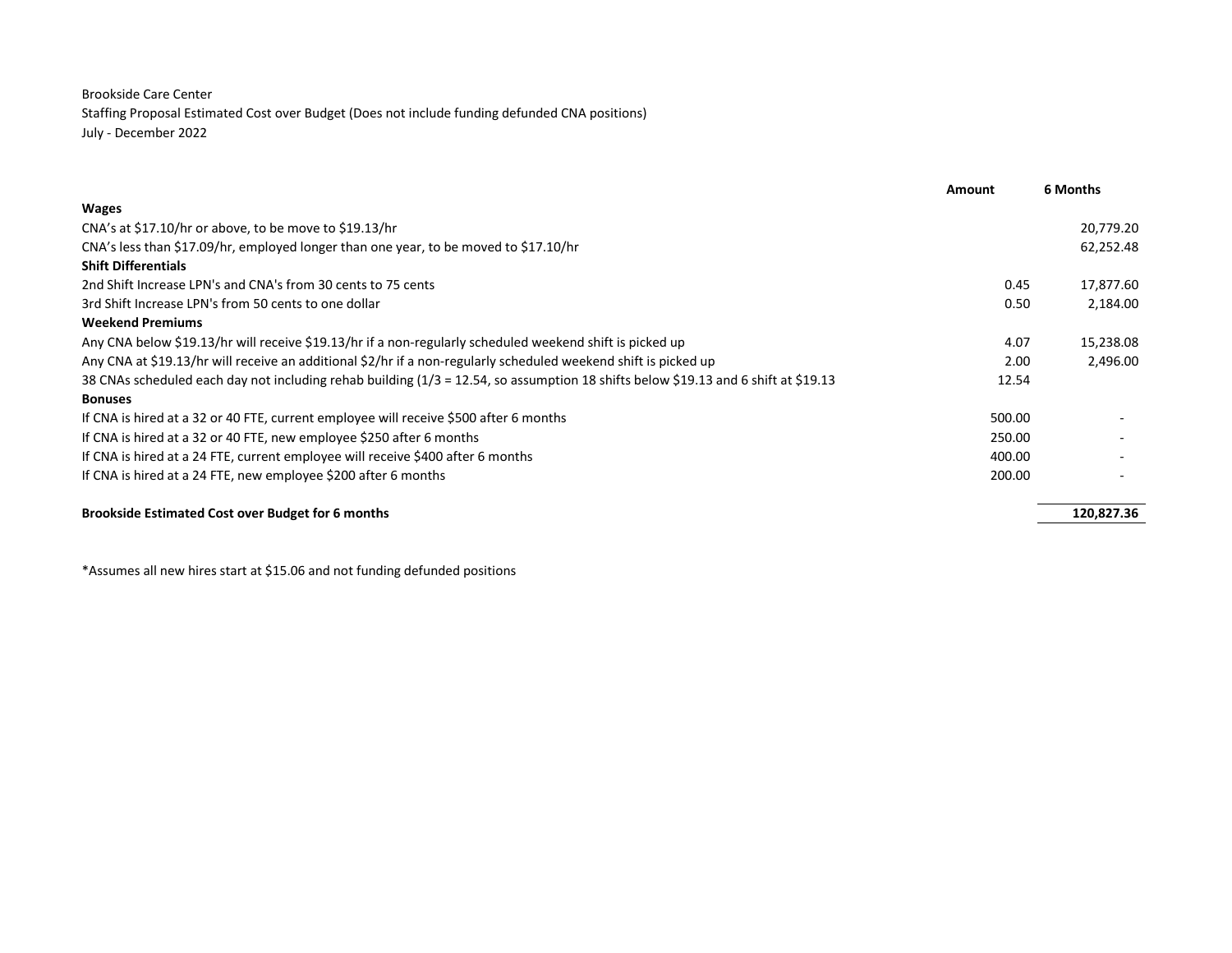# OPIOID EPIDEMIC IN KENOSHA COUNTY

KENOSHA COUNTY MEDICAL EXAMINER'S OFFICE, KENOSHA COUNTY PUBLIC HEALTH, KENOSHA COUNTY AGING, DISABILITY & BEHAVIORAL HEALTH SERVICES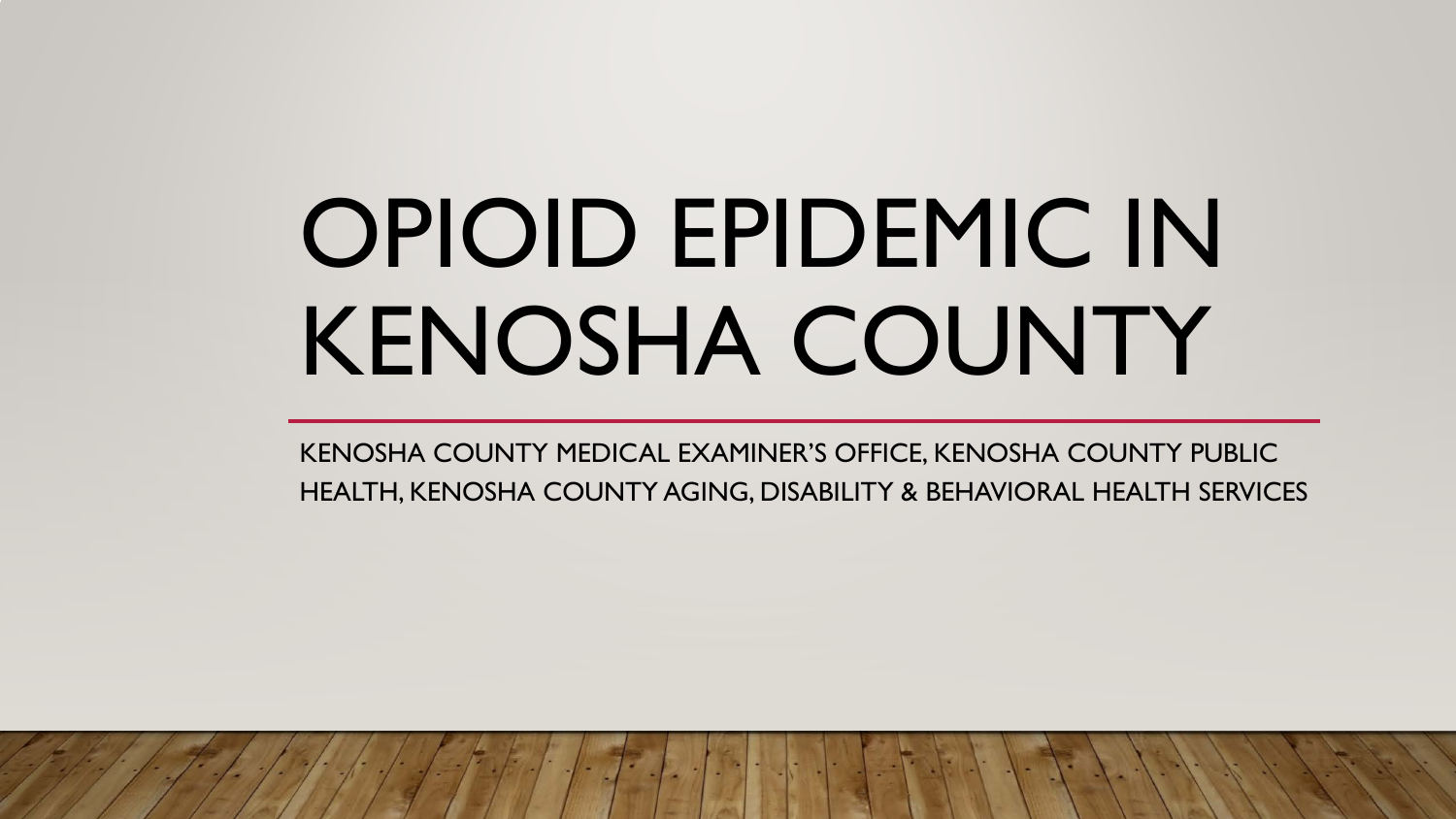### TOXICITY DEATHS

- Illegal drugs- Heroin, Cocaine, Fentanyl Analogs
- Abuse of prescription medications
- Xanax, Oxycodone, Hydrocodone, Valium
- Alcohol
- [Death Statistics | Kenosha County, WI -](https://gcc02.safelinks.protection.outlook.com/?url=https%3A%2F%2Fwww.kenoshacounty.org%2F2001%2FDeath-Statistics&data=05%7C01%7CRebecca.Dutter%40kenoshacounty.org%7Cc002d1b8a3ec432b7ae308da43df6ea1%7C398ef54a8fda4dbc9488d353f54c7af3%7C0%7C0%7C637896924160503935%7CUnknown%7CTWFpbGZsb3d8eyJWIjoiMC4wLjAwMDAiLCJQIjoiV2luMzIiLCJBTiI6Ik1haWwiLCJXVCI6Mn0%3D%7C3000%7C%7C%7C&sdata=IyBzPvRepvWhsNe5Rqsbi1JBzMMyLmhGc3WqvEdmsF4%3D&reserved=0) Official Website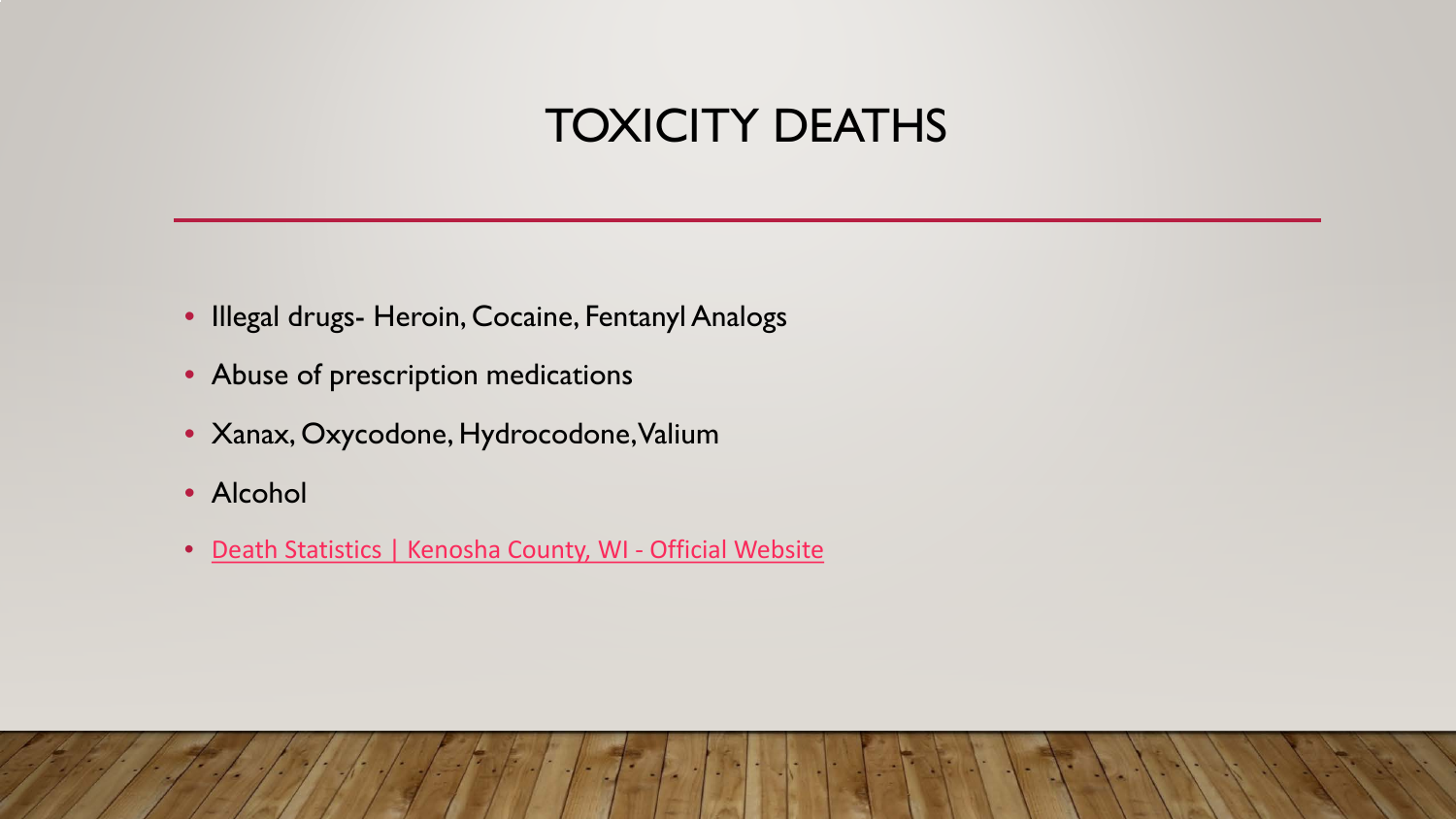#### TOXICITY RATES IN KENOSHA COUNTY

- $\geq$  2022 13 deaths (8 positive for fentanyl or fentanyl analog as of 05/20/2022)
- The county had 51 suspected overdoses that EMS has responded to from January-March
- $\geq$  2021 53 deaths (40 positive for fentanyl or fentanyl analog)
- $\geq$  2020 49 deaths (24 positive for fentanyl or fentanyl analog)
- $\geq$  2019 30 deaths (16 positive for fentanyl or fentanyl analog)
- $\geq$  2018 46 deaths (11 positive for fentanyl or fentanyl analog)
- $\geq$  2017 57 deaths (22 positive for fentanyl or fentanyl analog)
- $\geq$  2016 54 deaths (6 positive for fentanyl or fentanyl analog)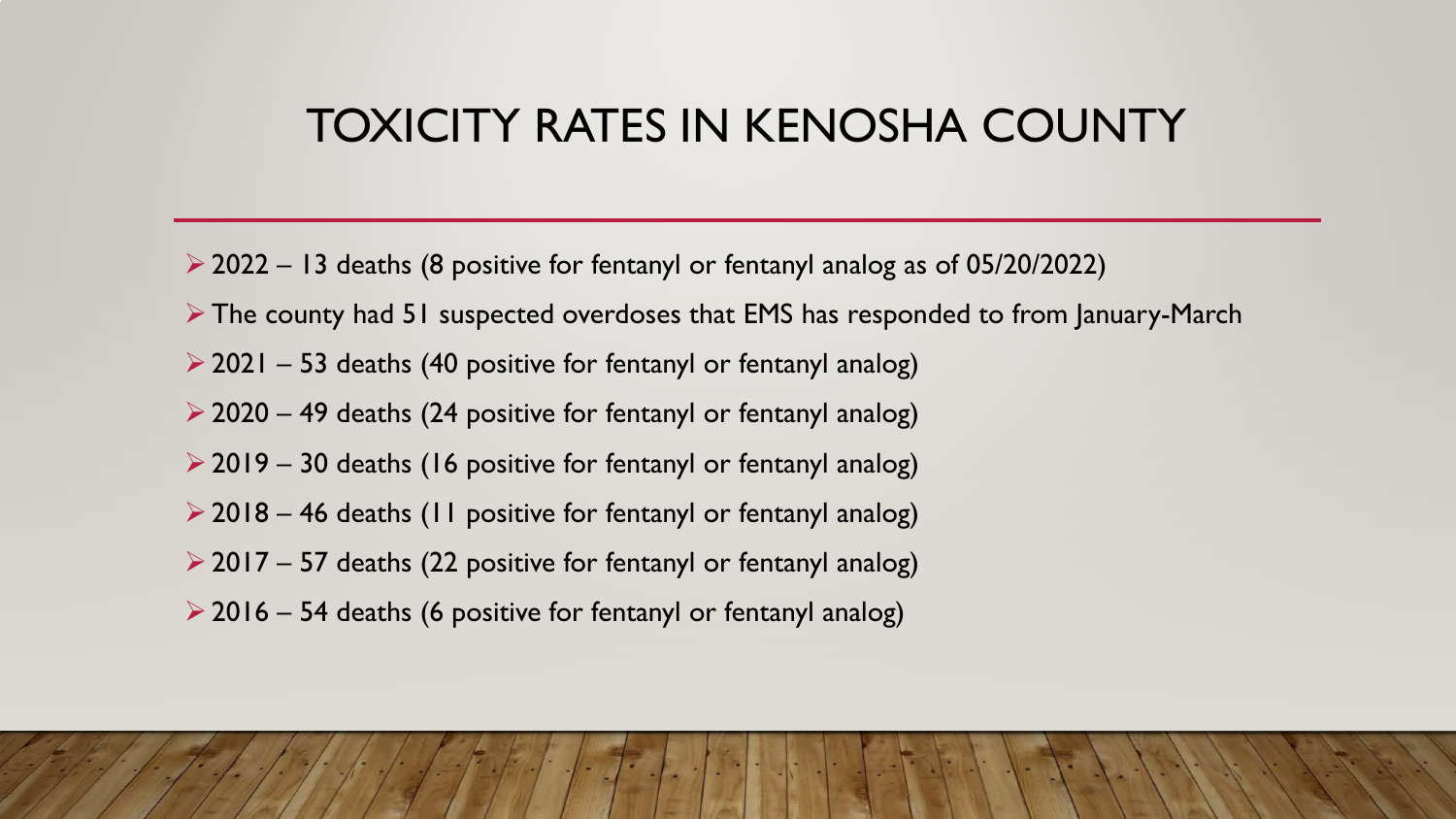### FENTANYL HAS CHANGED - HOW WE RESPOND

- Types of gloves used nitrile gloves only
- Additional needle stick/PPE precautions
- All DMEs and laboratory staff carrying Narcan
- Increased case load
- Working with additional agencies DEA, KDOG, DCFS, APS, KUSD
- Kenosha County Opioid Task Force (KCOTF) established in February 2017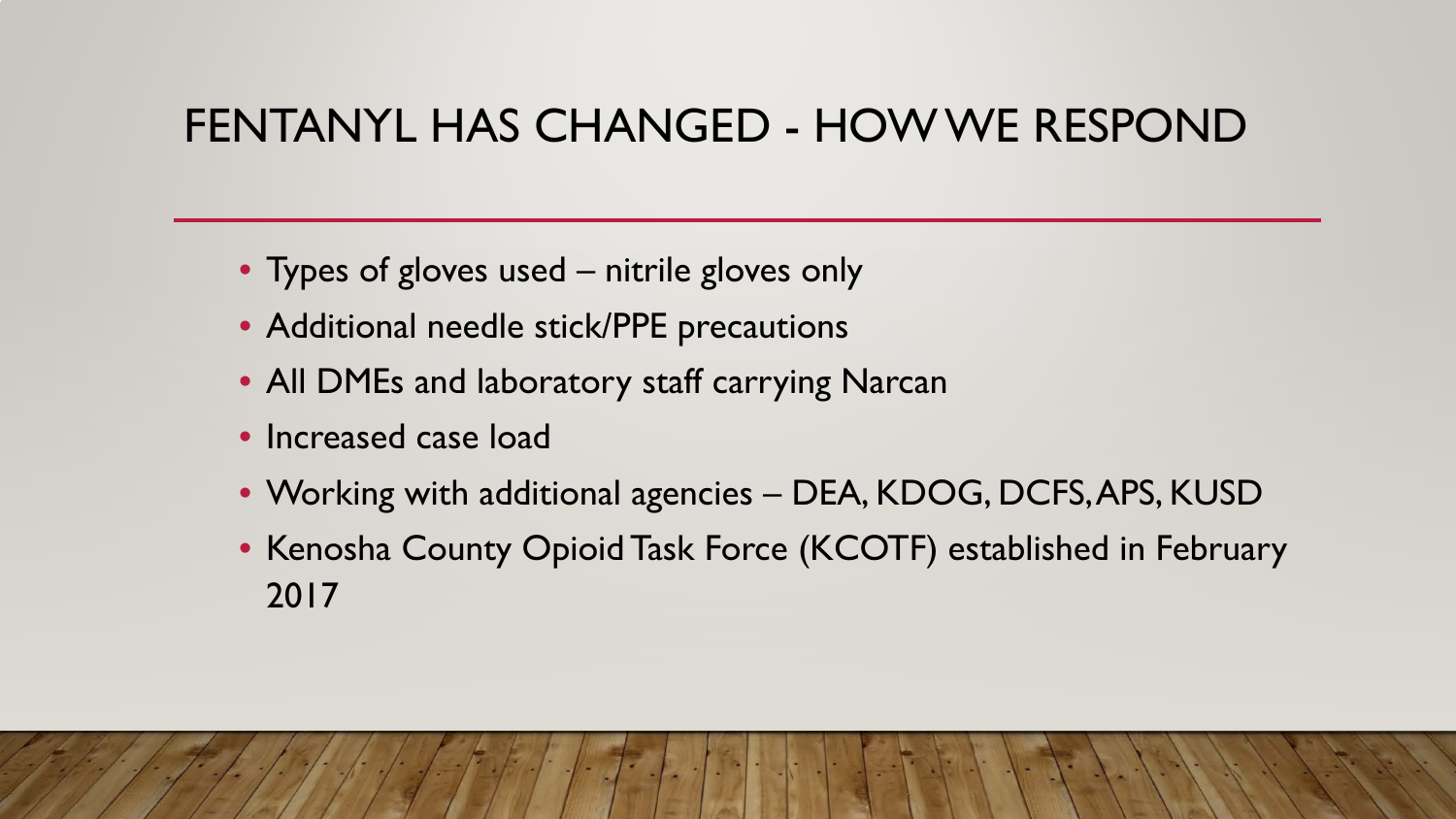### EMERGING DRUG TRENDS

- Methamphetamine
- PCP hallucinogen
- Gabapentin nerve pain medication
- Xylazine used as a muscle relaxant for large animals
- Numerous fentanyl analogs
- Xanax and Oxycodone counterfeits look like the real thing, but are fentanyl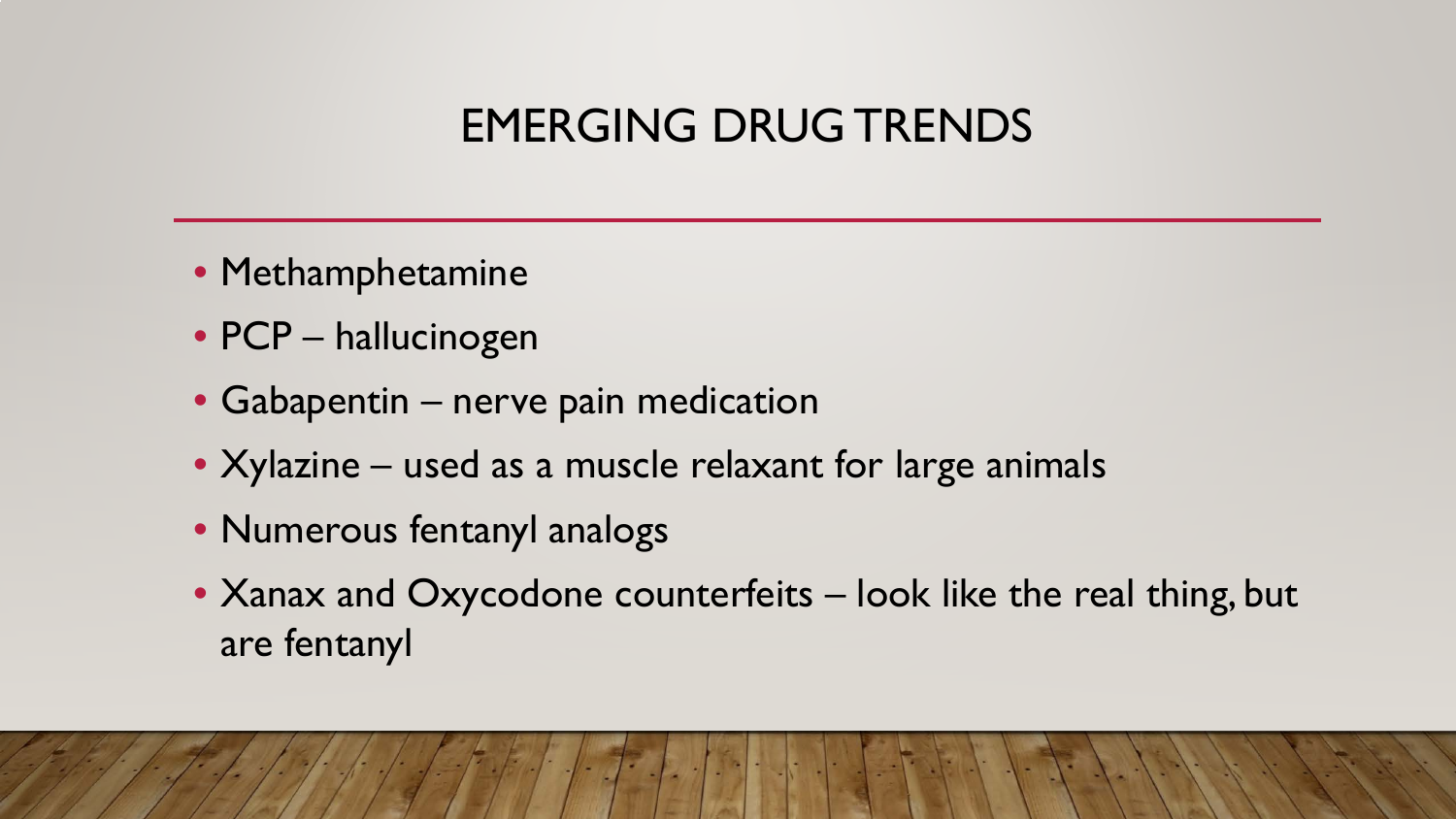### HARM REDUCTION

- Fentanyl test strips available free at Vivent (1212 57<sup>th</sup> Street, Kenosha) & Kenosha County Human Services Building (8600 Sheridan Road, Kenosha)
	- Vivent has clean needle exchange
	- Don't use alone
	- Don't use the same amount previous to being incarcerated
	- Have Narcan available (free through Kenosha County Public Health or Vivent) nasal spray easy to use
	- Substance use disorder treatment is available in Kenosha County
	- Kenosha County Public Health distributes fentanyl test strips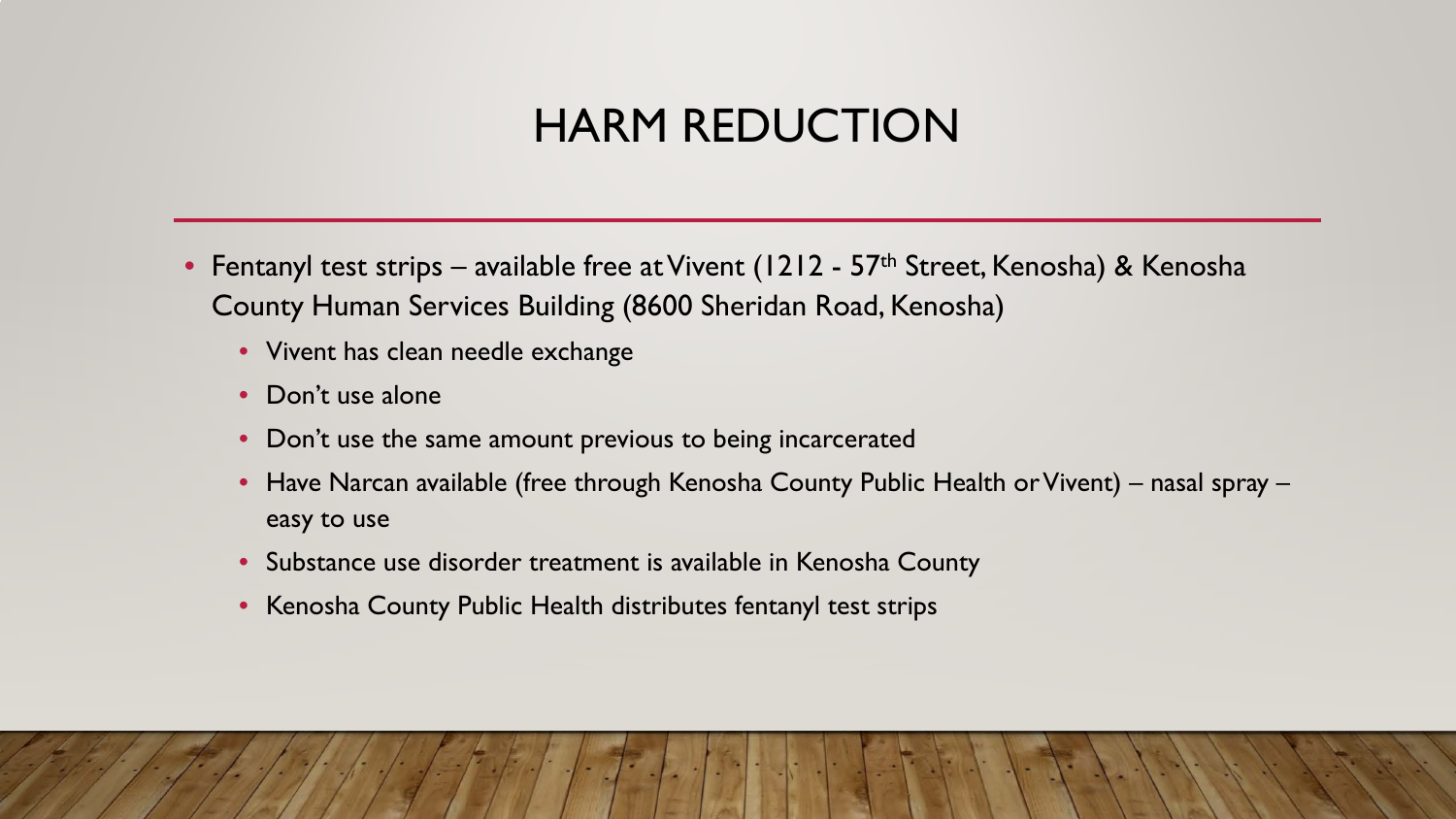### KENOSHA COUNTY OPIOID TASK FORCE

- Sub Committee of the Substance Abuse Coalition-merged in 2021. This formal connection developed "Today's the Day", a substance abuse resource guide.
- Overdose deaths involving fentanyl jumped from 6 in 2016 to 22 in 2017. This led to the creation of the Opioid Task Force.
- The mission of the task force is to understand addiction, promote recovery and strengthen the community through education and awareness.
- Multiple agencies are involved with the KCOTF
	- Narcan is carried by KSD, TLPD, & PPPD as well as KCMEO staff
	- "This packet could save your life" ERs, FDs, PDs, & Public Safety Building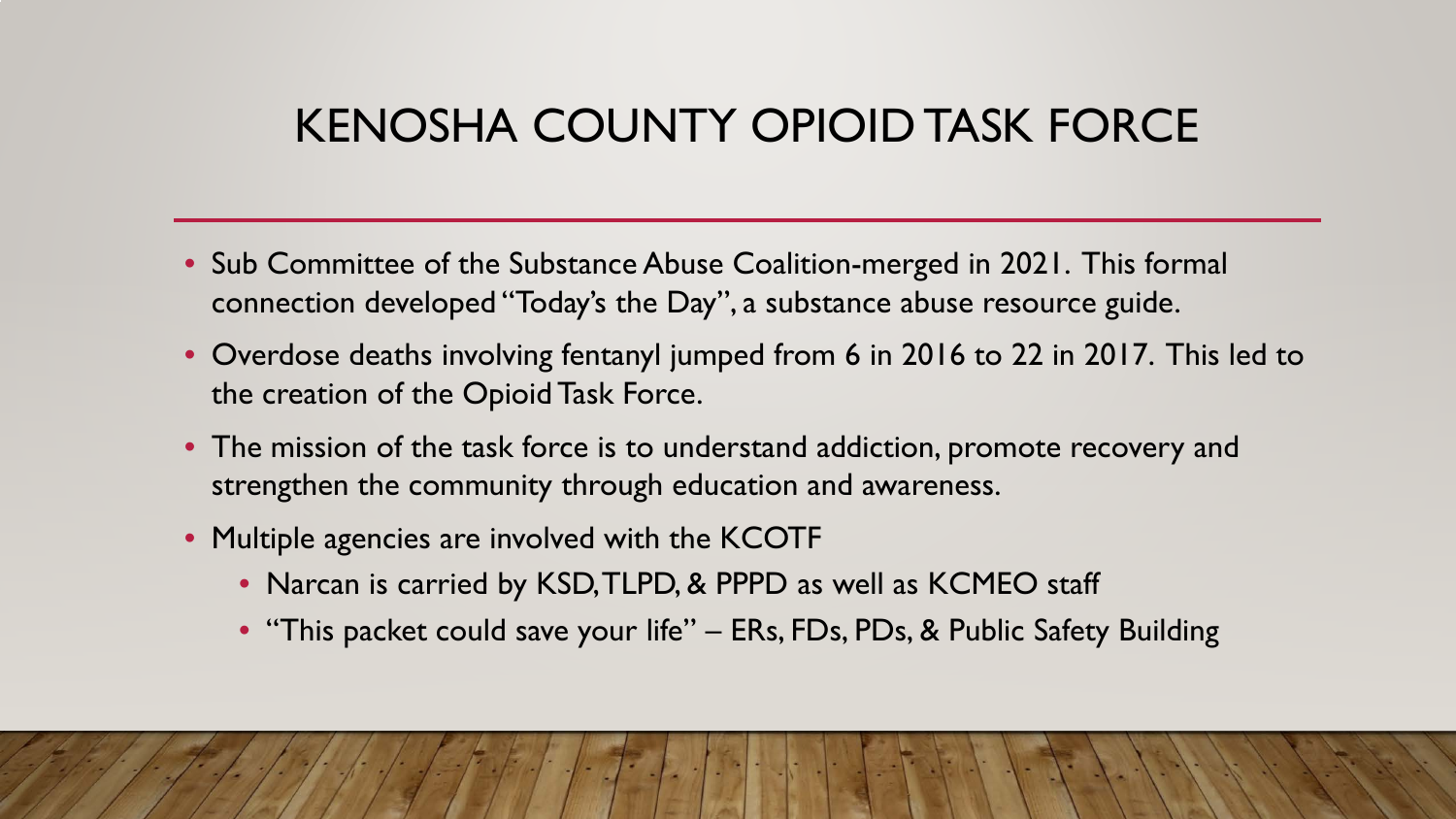### CURRENT PLANS

- After the creation of the Opioid Task Force and a community effort to create awareness of available resources, the numbers went down from 22 in 2017 to 11 in 2018, then 16 in 2019. In 2020, we saw another rise to 24 and in 2021 a spike of 40 fentanyl-related overdose deaths.
- COVID had an impact on our efforts. Services that were in person, such as group meetings, larger community meetings, education and training events stopped. People lost their support system.
- We've adapted our approach to meet the perimeters of the pandemic. Instead of holding large in-person gatherings, we looked at data to see which neighborhoods the majority of our crisis calls were coming from or where overdoses were occurring.
	- We deployed small teams to various neighborhoods to connect with residents and share information about available resources within their community. Our Human Services On the Go was born.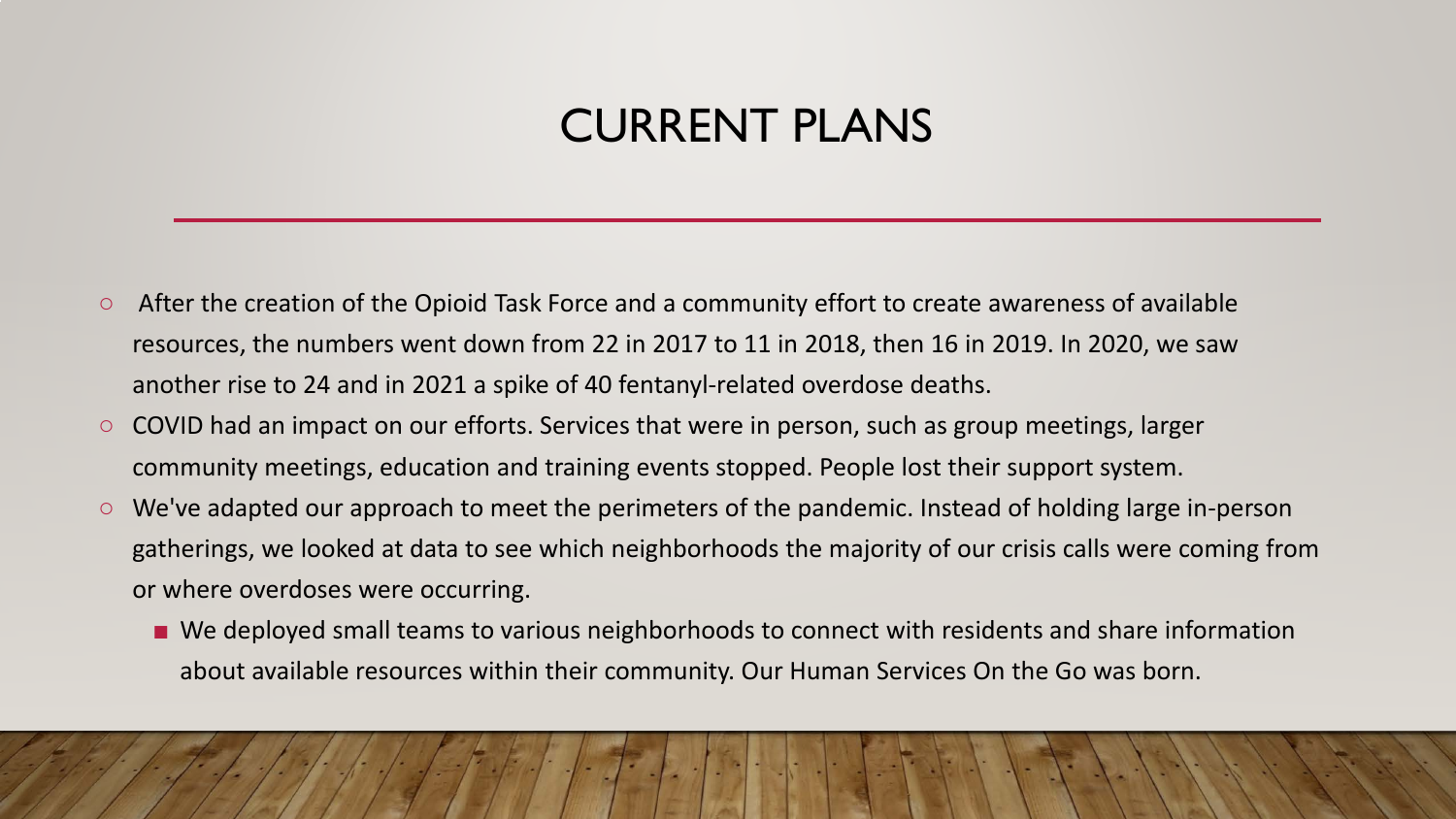### PLANS CONTINUED

- Human Services on the Go
	- June 29, 2022
	- July 27, 2022
	- August 24, 2022
	- September 21, 2022
- Neighborhoods:
	- Uptown, Columbus Park, Roosevelt Road and 25<sup>th</sup> Ave, southeast side of Twin Lakes,
- The Opioid Task Force will continue to monitor the data from EMS, ME, all 5 LEAs to determine additional dates and locations for outreach.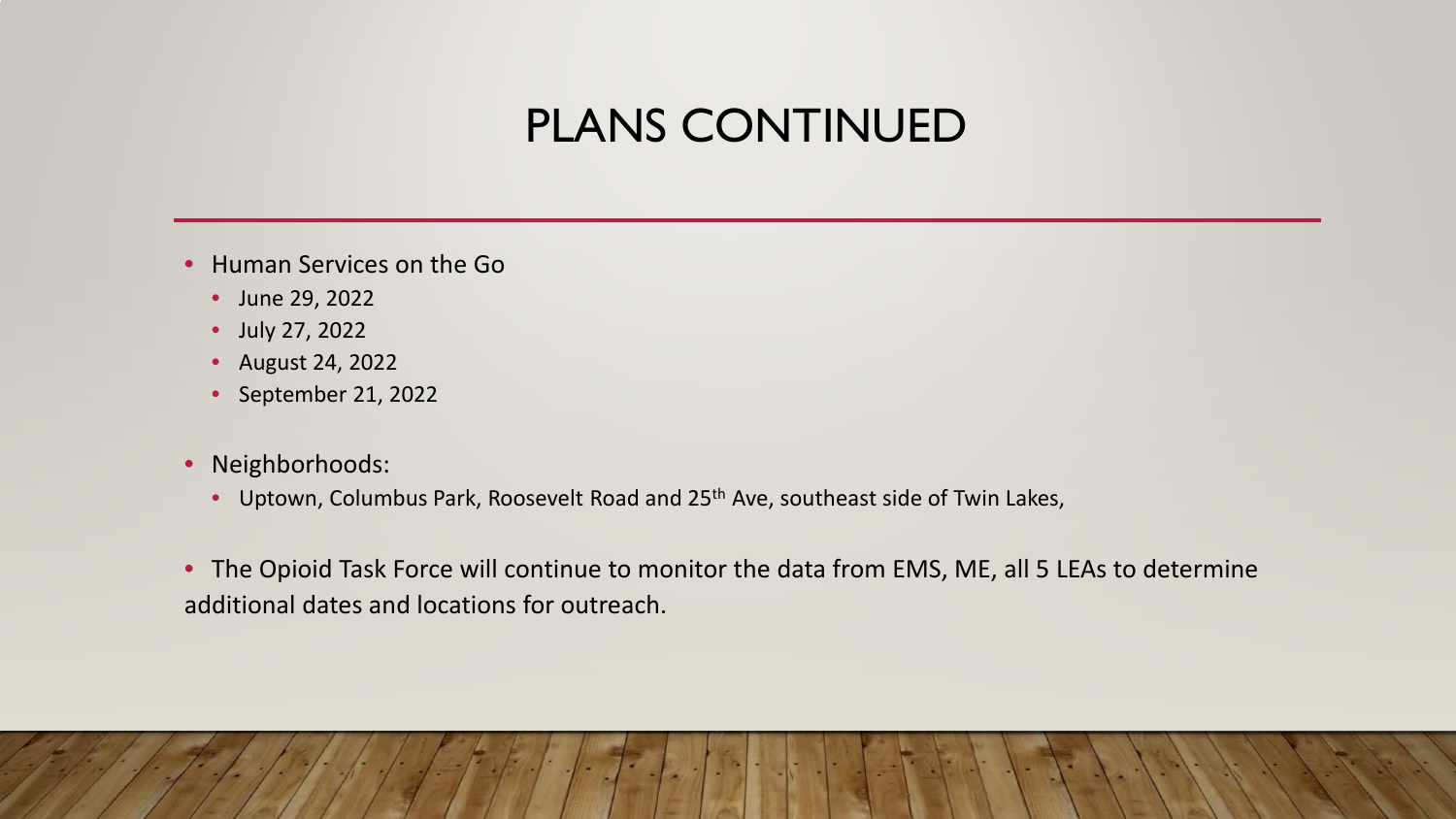### WHAT IS MEDICATION ASSISTED TREATMENT? (MAT)

- Use of medications to treat opioid and alcohol addiction in combination with intensive therapy and recovery case management.
- Evidenced based approach that
	- Reduces risk of overdose
	- Reduces cravings
	- Increases retention in treatment
	- Decrease illicit opiate use and other criminal activity
	- Increases ability to gain and maintain employment
- FDA approved MAT options provided through CADTP include Buprenorphine and Naltrexone (Vivitrol)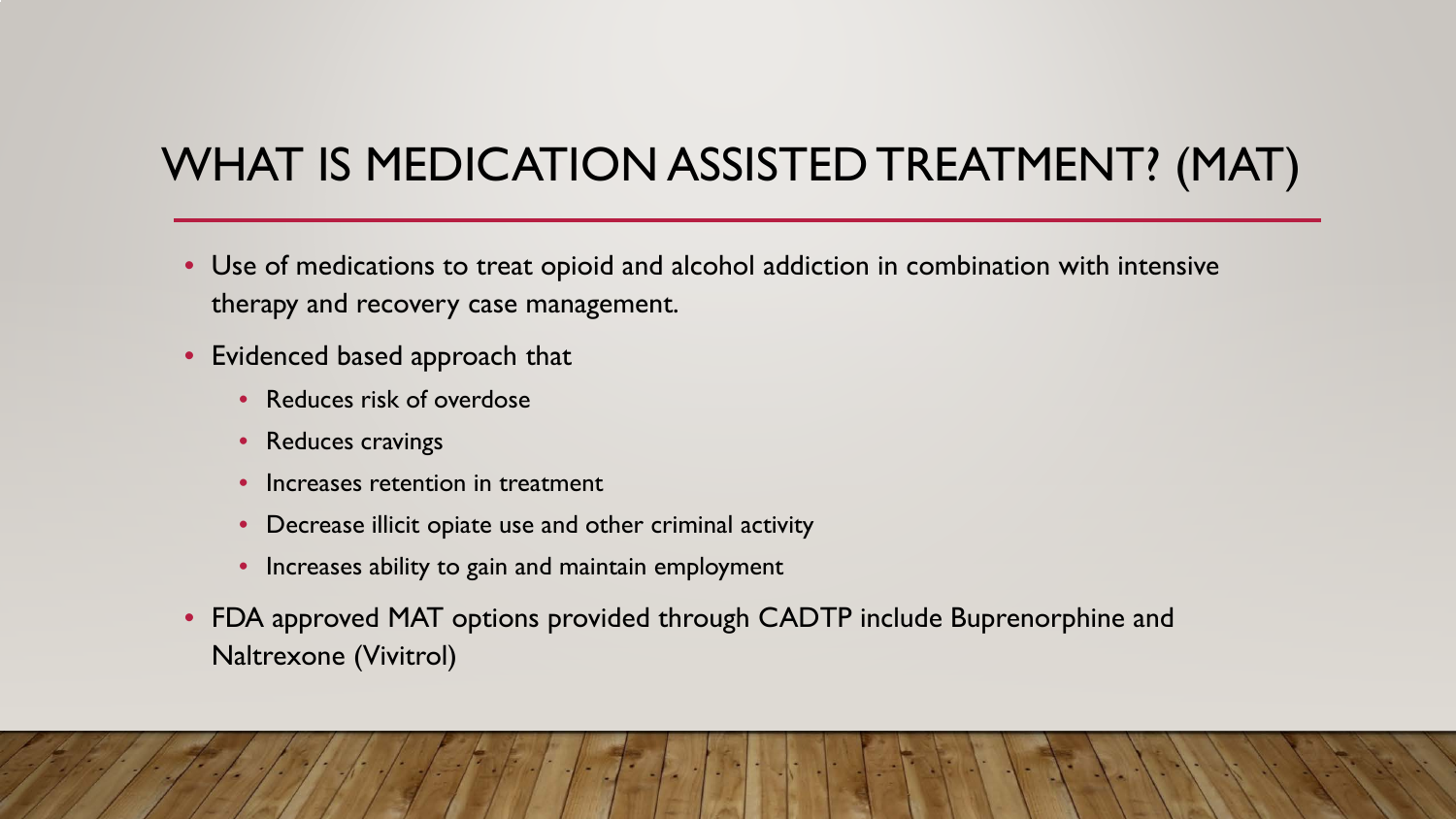## COMPREHENSIVE ALCOHOL AND DRUG TREATMENT PROGRAM (CADTP)

- Started in 2016 as a response to the increasing use of substances with overdoses
- Designed to work with adults with substance use disorders
- Collaboration amongst community agencies
	- Kenosha County Human Services
	- Professional Services Group (PSG)
	- Kenosha County Detention Center (KCDC)
	- Kenosha County District Attorney's Office
	- Kenosha Human Development Services (Crisis/KARE Center)
- Intensive case facilitation, medicated assisted treatment, counseling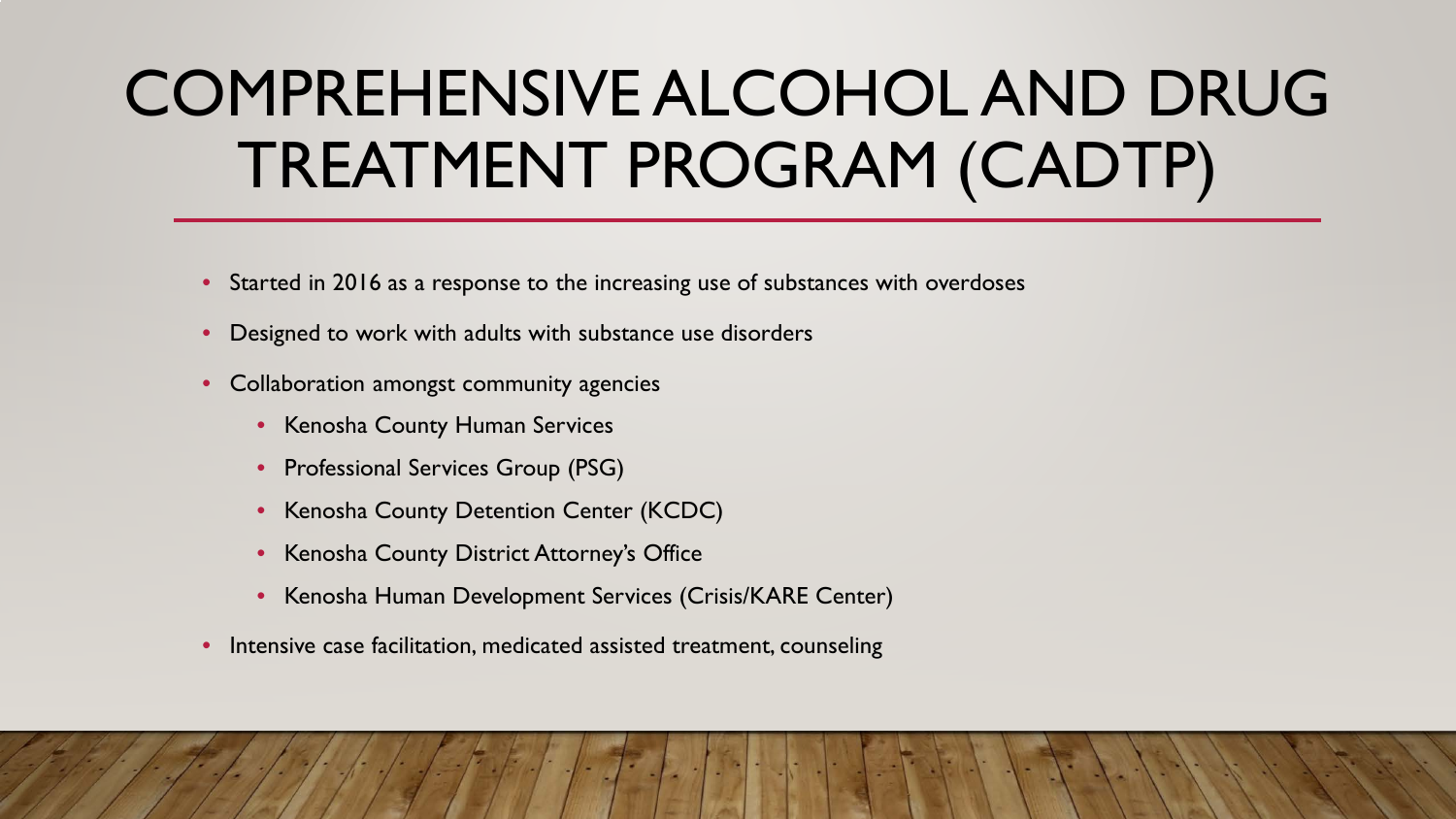### PROGRAM OVERVIEW

- Referral sources: Kenosha County Jail, KCDC, Department of Corrections, District Attorney's office, Mental Health and Substance Abuse Resource Center, self referrals
- Within 24 hours of referral the participant is screened for the program
- PSG therapists complete a comprehensive behavioral, social and substance use assessment
- A Kenosha County Public Health Nurse Practitioner completes a medical screening
	- Labs to assess kidney and liver function
	- Screening for communicable diseases (HIV, Hepatitis C, STIs)
	- Screening and/or management of other comorbid health conditions such as high blood pressure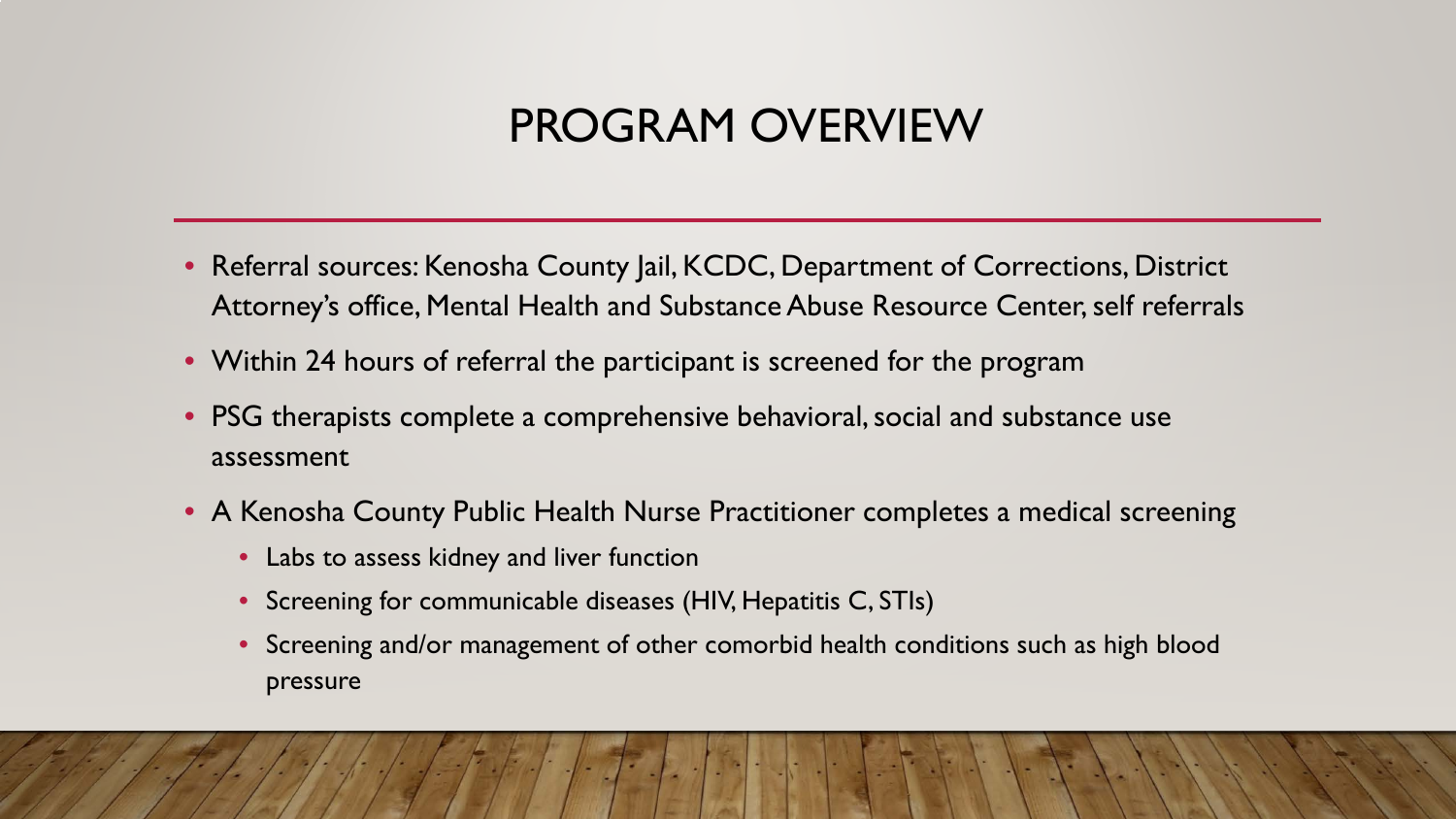### PROGRAM OVERVIEW (CONTINUED)

- For those in the jail setting, the process starts 30 days prior to discharge
	- The goal is to administer the first injection while still incarcerated or immediately upon release
- Kenosha County Public Health nurses administer Vivitrol injections every 28 days
- PSG staff provide ongoing case management, I:I therapy and group therapy
- Collaboration with other community agencies to access resources for housing, employment, transportation and economic support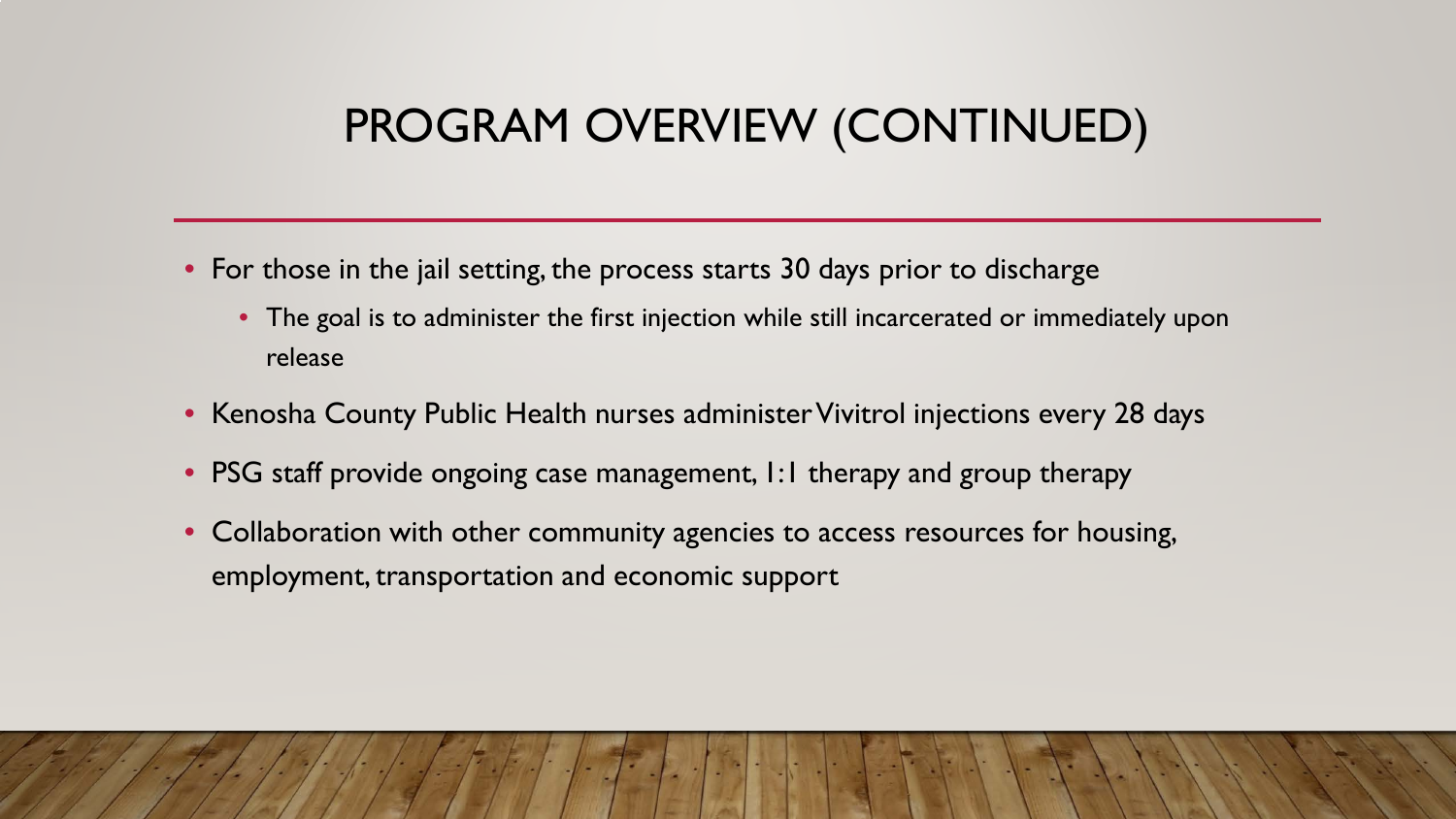### MAT PARTICIPATION

|                              | 2016 | 2017 | 2018 | 2019 | 2020 | 2021 |
|------------------------------|------|------|------|------|------|------|
| $\vert$ # served in<br>CADTP | 90   | 164  | 90   | 99   | 116  | 152  |
| $\#$ received<br><b>MAT</b>  | 44   | 76   |      | 85   | 9    | 120  |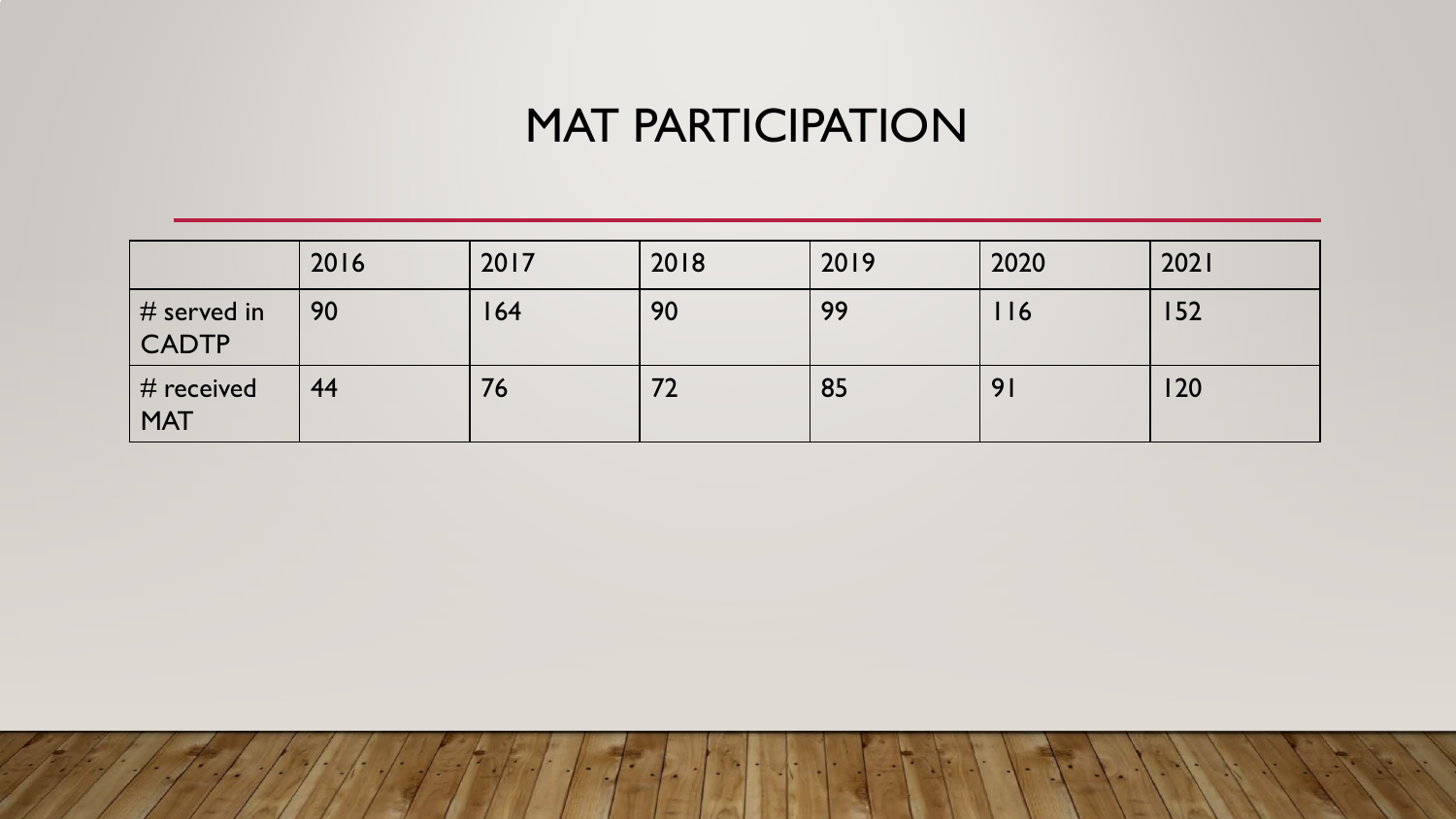### CADTP PROGRAM DATA

- Average age is 36 years old
- Average years of use is eleven
- Approximately 70% have a mental health history/diagnosis
- 88% have not recidivated
- 90% have gained stable housing or had stable housing at discharge
- 81% are employed or were employed at discharge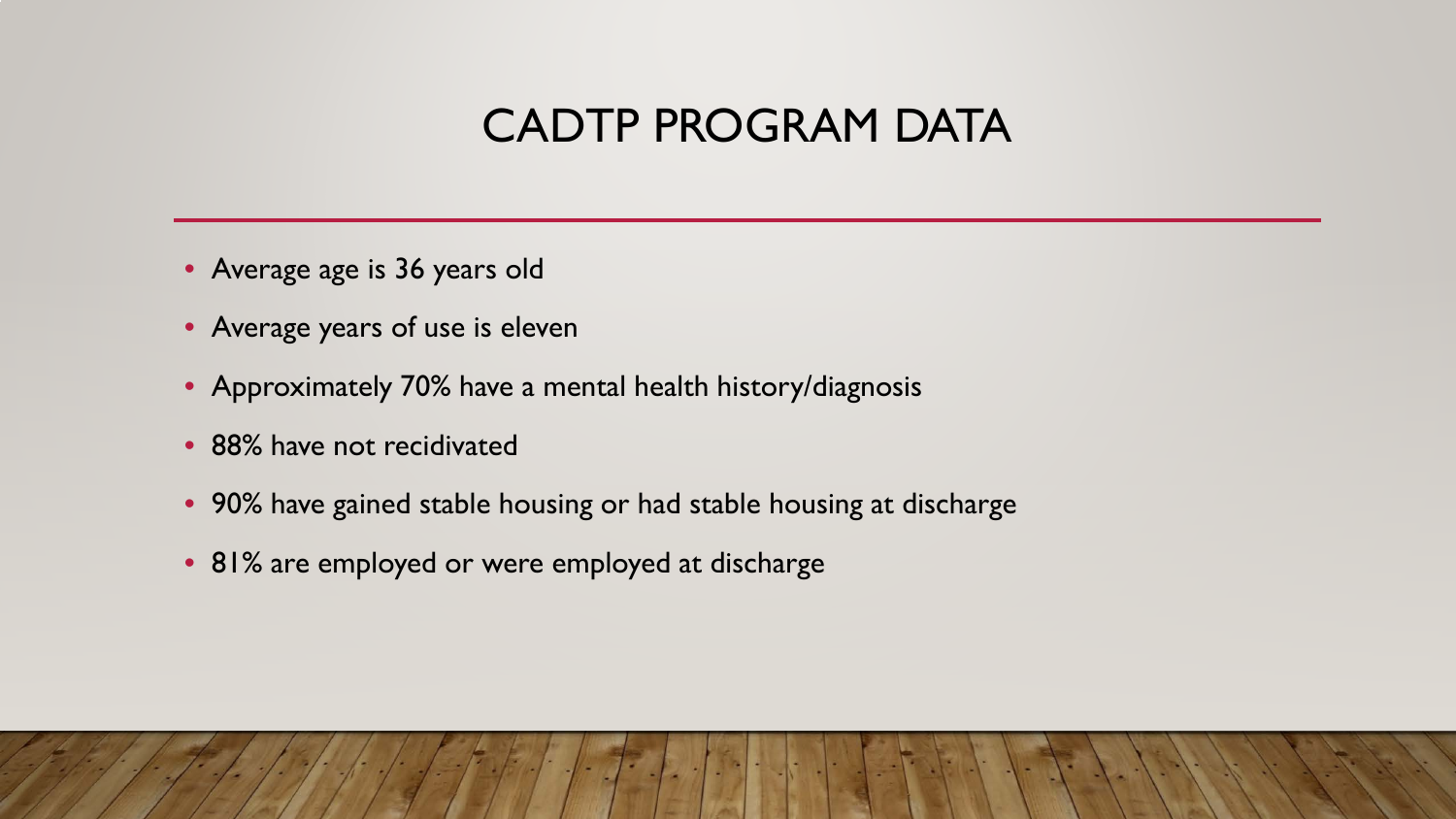### KENOSHA COUNTY PUBLIC HEALTH NARCAN EFFORTS

#### Since 2017 Kenosha County Public Health has trained 3,938 individuals and distributed 4,747 kits of Narcan.

|                                          | 2017 | 2018 | 2019    | 2020 | <b>2021</b> | 2022 |
|------------------------------------------|------|------|---------|------|-------------|------|
| People trained                           | 253  | 979  | I, I 75 | 686  | 495         | 350  |
| <b>Narcan Kits</b><br><b>Distributed</b> | 455  | .058 | ,299    | 757  | 726         | 452  |